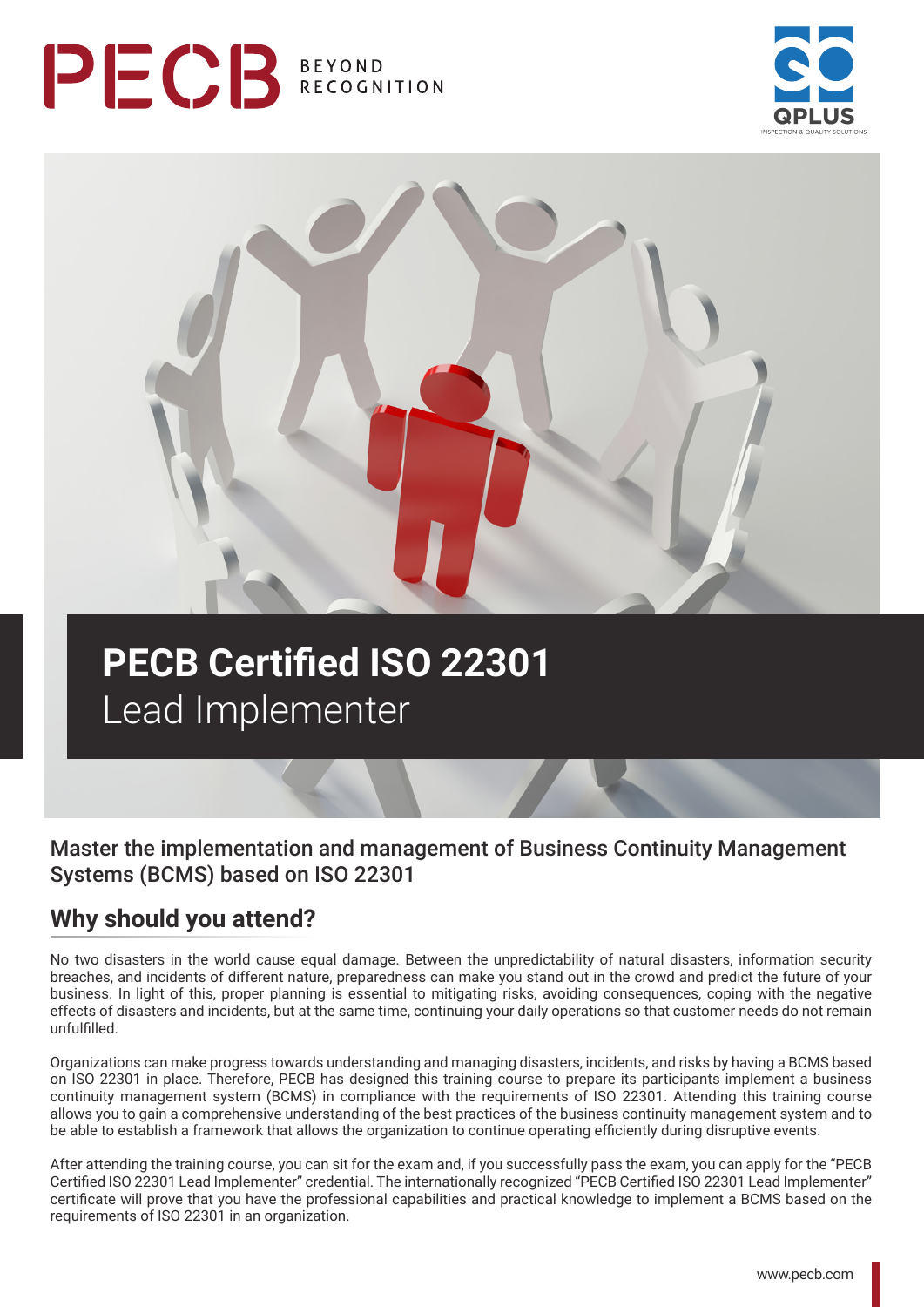

## **Who should attend?**

- $\triangleright$  Project managers and consultants involved in business continuity
- $\triangleright$  Expert advisors seeking to master the implementation of the business continuity management system
- $\triangleright$  Individuals responsible to maintain conformity with BCMS requirements within an organization
- Members of the BCMS team

## **Course agenda** Duration: 5 days

#### **Day 1** Introduction to ISO 22301 and initiation of a BCMS

- $\blacktriangleright$  Training course objectives and structure
- $\blacktriangleright$  Management system standards
- $\blacktriangleright$  Fundamental business continuity principles and concepts
- $\blacktriangleright$  Business continuity management system

#### **Day 2** Implementation plan of a BCMS

- $\blacktriangleright$  Leadership and commitment
- $\triangleright$  Business continuity objectives and planning of changes
- **Business continuity policy**
- $\triangleright$  Organizational structure

#### **Day 3** Implementation of a BCMS

- $\triangleright$  Risk assessment
- $\blacktriangleright$  Business continuity strategies and solutions
- $\triangleright$  Business continuity plans and procedures
- $\triangleright$  Incident response plan
- $\triangleright$  Initiation of the BCMS implementation
- $\triangleright$  The organization and its context
- $\triangleright$  Analysis of the existing system
- $\triangleright$  BCMS scope
- $\triangleright$  Documented information management
- $\triangleright$  Competence and awareness
- $\triangleright$  Business impact analysis
- $\blacktriangleright$  Emergency response plan
- $\triangleright$  Crisis management plan
- Communication

#### **Day 4** BCMS monitoring, continual improvement, and preparation for the certification audit

- Exercise programs
- h Monitoring, measurement, analysis, and evaluation
- $\triangleright$  Internal audit
- **Management review**
- Treatment of nonconformities
- Continual improvement
- Preparing for the certification audit
- $\triangleright$  Certification process and closing of the training course

### **Day 5** Certification Exam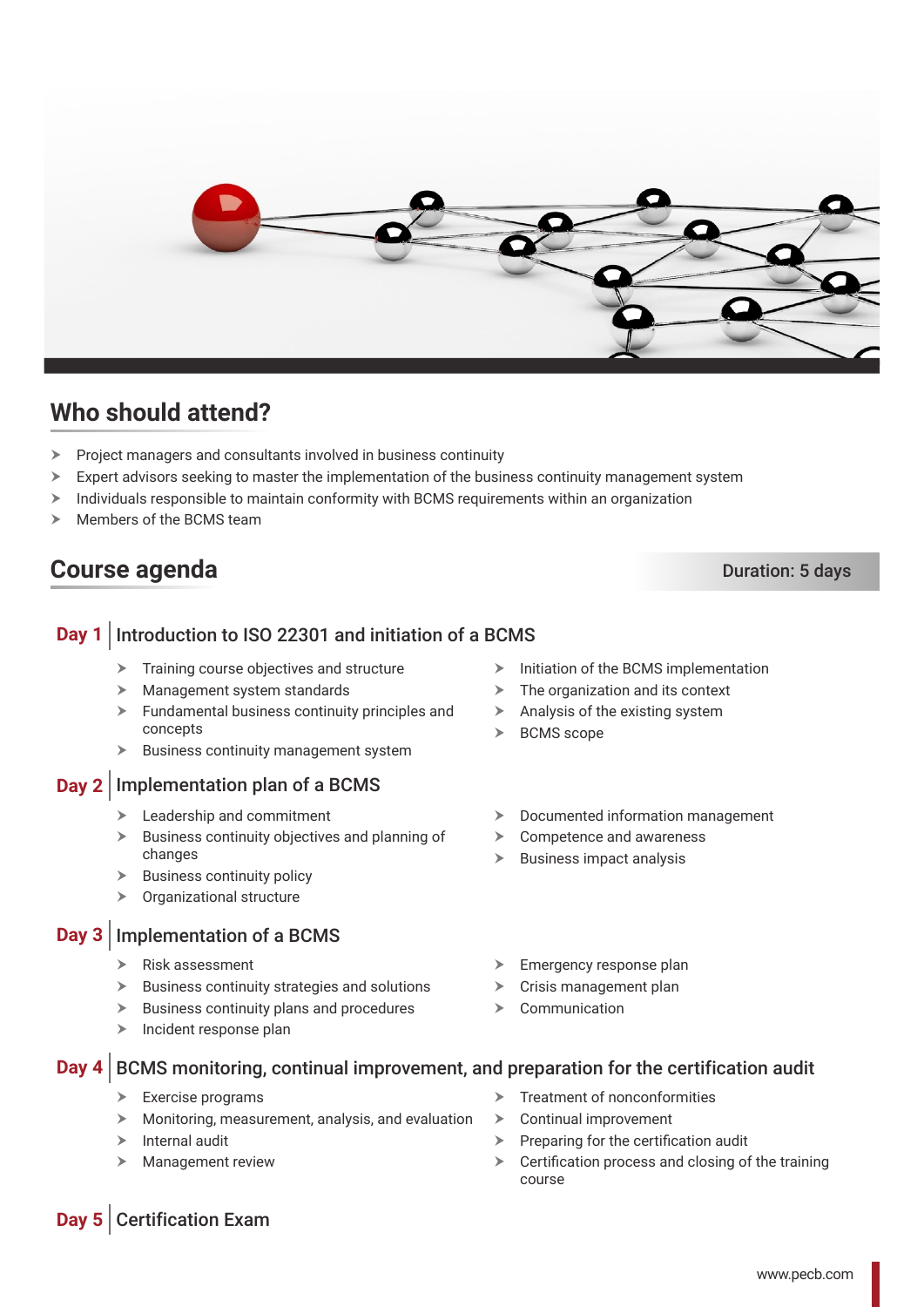

## **Learning objectives**

- $\triangleright$  Gain a comprehensive understanding of the concepts, approaches, methods, and techniques used for the implementation and effective management of a BCMS
- $\geq$  Learn how to interpret and implement the requirements of ISO 22301 in the specific context of an organization
- > Understand the operation of the business continuity management system and its processes based on ISO 22301
- $\triangleright$  Acquire the necessary knowledge to support an organization in effectively planning, implementing, managing, monitoring, and continually improving a BCMS

## **Examination** Duration: 3 hours

The "PECB Certified ISO 22301 Lead Implementer" exam complies with the PECB Examination and Certification Program (ECP) requirements. The exam covers the following competency domains:

**Domain 1** Fundamental business continuity principles and concepts **Domain 2** Business continuity management system (BCMS) requirements **Domain 3** Planning a BCMS implementation based on ISO 22301 **Domain 4** Implementing a BCMS based on ISO 22301 **Domain 5** Performance evaluation and monitoring and measurement of a BCMS based on ISO 22301 **Domain 6** Continual improvement of a BCMS based on ISO 22301 **Domain 7** Preparing for a BCMS certification audit

For more detailed information about the PECB examination process, please visit [Examination Rules and Policies.](https://pecb.com/en/examination-rules-and-policies)